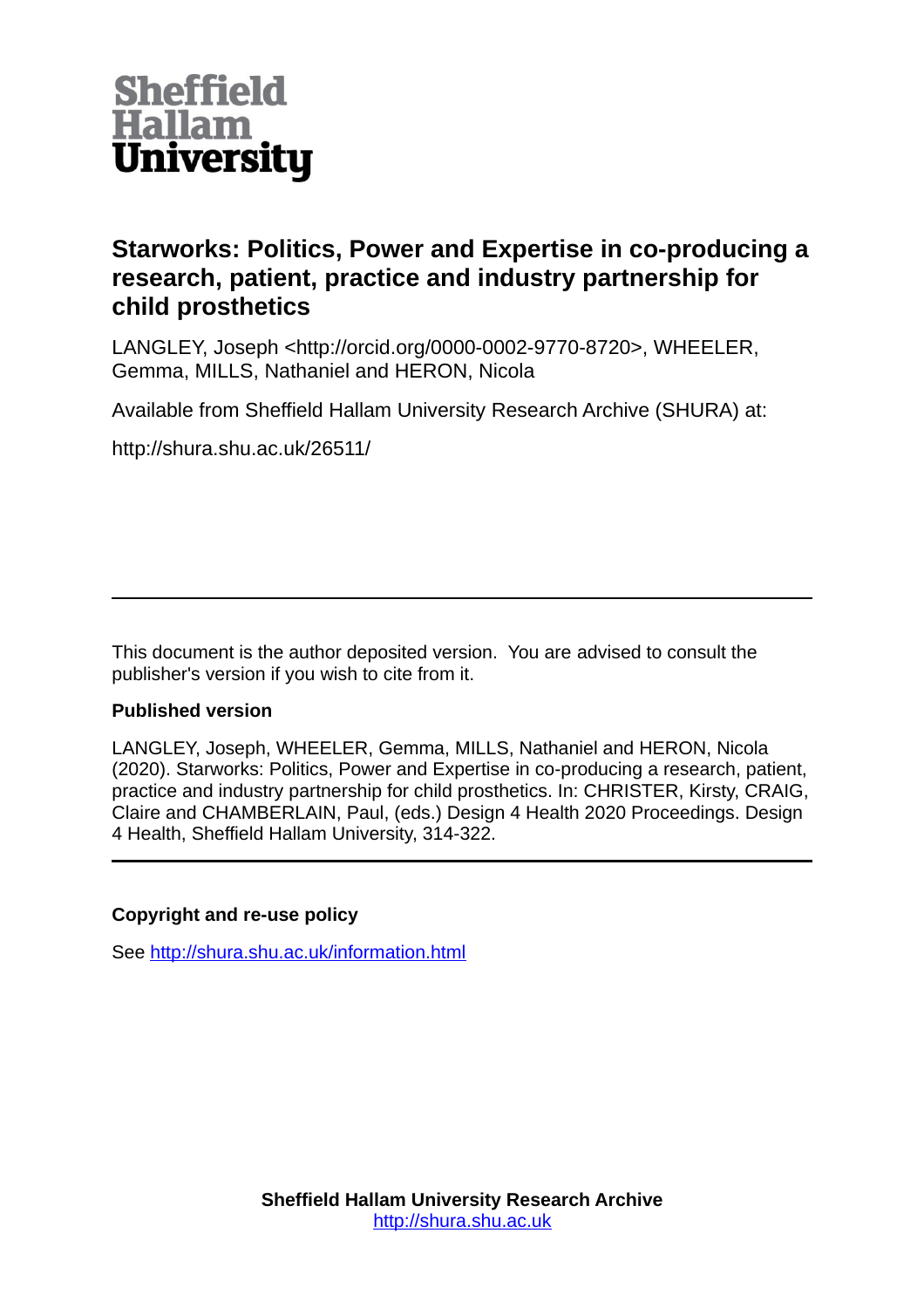# **1001.2. Starworks:** Politics, Power and Expertise in co-producing a research, patient, practice and industry partnership for child prosthetics

Joe Langley<sup>1</sup>, Gemma Wheeler<sup>1</sup>, Nat Mills<sup>2</sup> and Nicola Heron<sup>2</sup>

*1 Lab4Living, Sheffield Hallam University, UK*

*2 NIHR Devices for Dignity MIC, Sheffield Teaching Hospitals NHS Foundation Trust, Sheffield, UK* 

*ABSTRACT Significant advances have been made in the field of adult prosthetic limbs. Conversely, paediatric limbs suffer from a 'market failure' situation; market forces are inadequate to stimulate product innovation. Children are left with inadequate limb provision at best aiming to minimize pain and discomfort rather than enable independence and quality of life.*

*In 2017, the UK Exchequer announced £1.5M one-off investment in child prosthetics, as a result of lobbying by charities and a small number of parents of children with lower limb loss. Half this investment was dedicated to the provision of 'activity limbs' (eg. running blades) for children, and half dedicated to research and innovation over a period of two years. The authors took a lead in the latter, with the aim to re-structure the market forces, catalysing innovation for more appropriate paediatric prosthetics.*

*NIHR Devices for Dignity MedTech Co-operative (D4D), supported by Lab4Living, established a network of key stakeholders based on principles of co-production (Greenhalgh et al. 2016). Details of the process, outputs and impact can be found elsewhere (Mills et al. 2019). This paper focuses on the politics, power and distinctive contributions defined by differing expertise, by which this collaboration was established, operated and sustained. We discuss the co-design methods that helped to achieve this and draw on evidence from the stakeholders and project outputs to demonstrate success of these methods.*

*We conclude by suggesting meaningful co-production isn't necessarily about including everyone in all decisions, provide some tips for managing political relationships and power differences, and highlight the importance of valuing stakeholders for their (unique) expertise.* 

Keywords: Co-production, prosthetics, paediatric, innovation.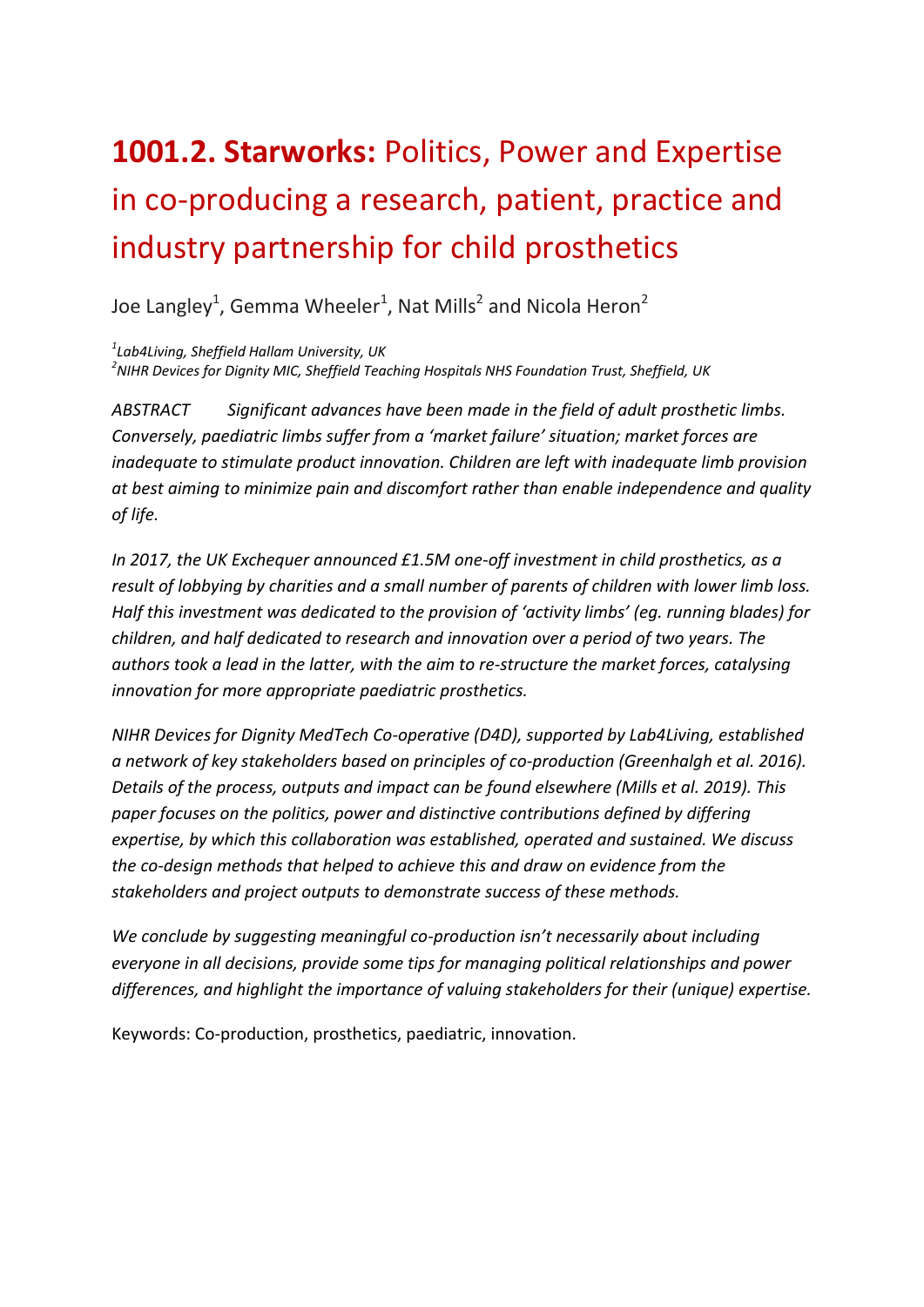### **Introduction**

There are an estimated 60000 people in the UK with an amputation or congenital limb deficiency attending specialist rehabilitation services across 35 centres. NHS England spends about £60 million/year on these services (NHS England. 2015). Of these, only a small fraction are children; 2000 as a best estimate (Sky News. 2020). Numbers are uncertain due to lack of a central database of UK amputees and prosthetics users.

By 2016/17, a succession of events (2012 Paralympics, 2014 inargual Invictus Games, on-going Afgan war and increasing prevalence of Type 2 Diabetes) had increased population awarensss of prosthetic limbs and limb difference. Prosthetic limbs had changed from plastic legs attempting to look 'normal' to robotic limbs with complex articulating joints, a wider range of functionality supporting a wider range of activities; both daily activities, sporting or lifestyle adventure activities.

In comparison, prosthetic limb provision for children was limited. The numbers of children requiring prosthetic limbs (compared to adults) is very small. Rapid changes in body size and shape mean limb redundancy and turnover is higher; related to growth not just wear and tear. This ruled out costly limb options on NHS procurement, focusing provision more narrowly to functional requirements. For very young children, this is often simply biomechanical stability, ensuring the weight and presence of limbs support the balanced development and alignment of the whole body. Often a practical constraint of size and space limitations between the floor and residual limb only allows a single rigid structure with zero degrees of freedom.

The circumstances described above constructed a market situation stifling innovation and development in children's prosthetics. The extent of technological advancement in prostheses for children was making cosmetic 'sleeves' or smaller adult versions which work for limited situations. However, children should not simply be viewed as smaller adults; their lives and needs are very different. Moreover, the cost of smaller adult prostheses was prohibitively expensive due to limited production numbers at the smaller sizes.

The Exchequer's announcement in March 2017, resulted from sustained lobbying by a small group of parents of children with lower limb prostheses, supported by a few charities (eg Limbpower) for children with limb difference, and was originally dedicated to the provision of activity limbs. Whilst this funding would provide some children with a greater choice of prostheses, the numbers of children who could benefit and duration of availability was limited. To have a sustainable affect, something structural needed to change. A case was made for a more strategic view, diverting half the funding to research that restructured the market so limb provision and innovation of those limbs could be more sustainable.

The authors took a lead in this research, but knew that they didn't have all the answers and would need to adopt a co-production model. However, many of the stakeholders vital to the work were those lobbying for and supporting the funding of activity limbs, and did not necessarily have a 'stake' in the more abstract benefits of research (system changes of benefit to the next generation).

# **Background**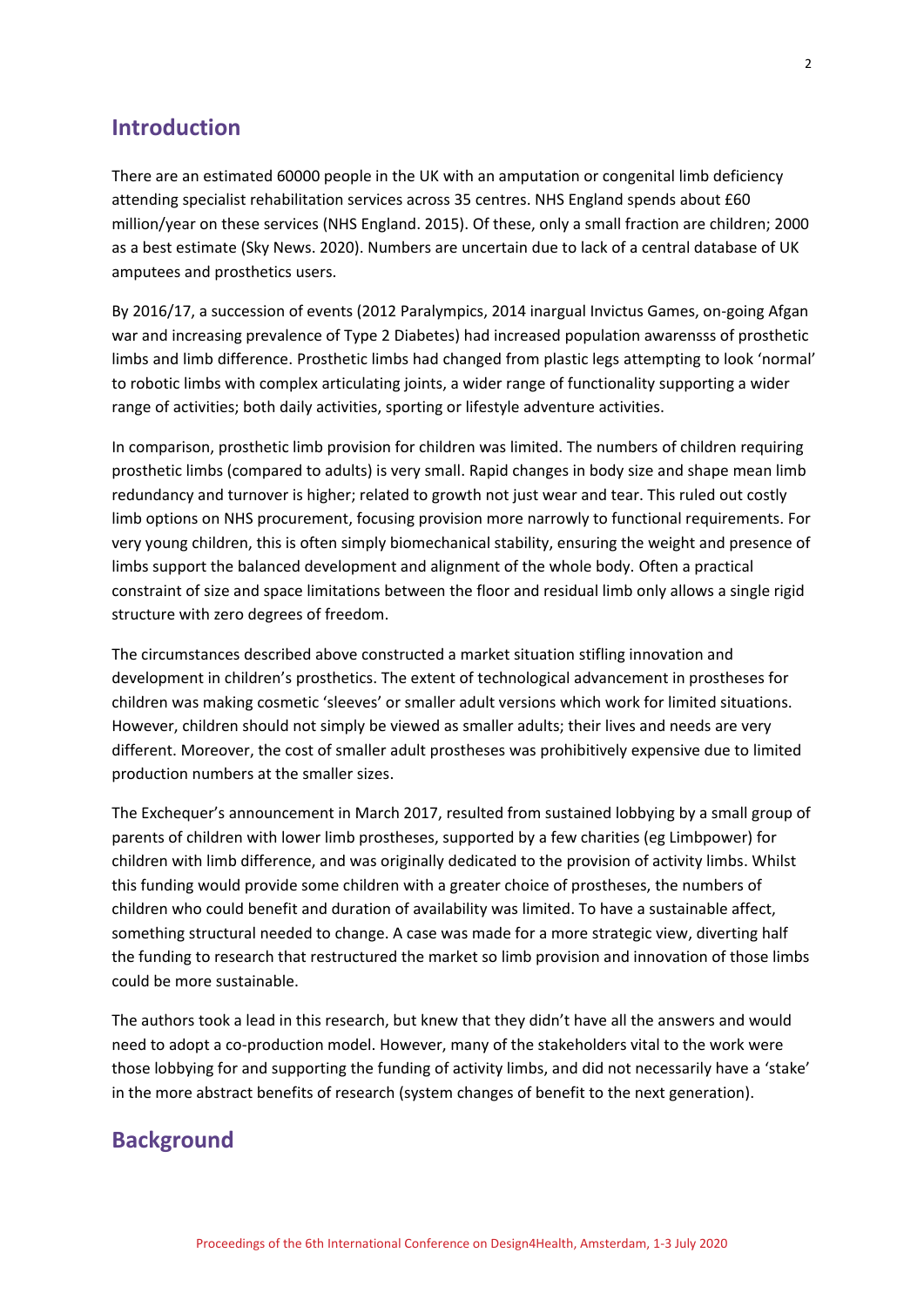Co-production (or co-design) literature is diverse yet as far as we could determine there is nothing refering to co-production to tackle 'market failure'. There is broad agreement across this literature about key success principles which include:

'…taking a systems perspective (assuming emergence, local adaption and nonlinearity), framing the endeavor as a creative enterprise with human experience at its core and an emphasis on process (framing of the program, the nature of relationships, governance and facilitation)….'

(Greenhalgh et al. 2016)

Various authors (Bevir et al. 2019; Oliver et al. 2019; Flinders et al. 2016) outline risks associated with co-production; namely identifying appropriate stakeholders, competing interests and motivations, time, ethical complexity, emotional demands, inherent instability, vulnerability to external shocks, subject to competing demands and challenges to many disciplinary norms. These authors emphasised the importance of practical processes, methods of facilitation and the need to continuously (re)clarify outcomes or expectations.

Nicholas et al. (2019) developed a Critical Systems Heuristics' framework for co-productive initiatives, posing queries about Motivation, Power, Expertise or Knowledge and Legitimacy. Farr (2018) suggests using constant critical reflective practice and dialogue to 'check' levels of equity or power balances.

The authors' previous co-production experiences reflected these issues (Langley et al. 2019; Sheard et al. 2019; Goodwin et al. 2017). Of interest to this case, the authors had support of funders and Department of Health, but needed to 'win over' key opinion leaders from parents and clinicians; those who had campaigned to secure the funding. Some may have preferred all the funding to have facilitated activity limb provision, and/or some felt a co-production process would not identify new issues or solutions.

This account of Starworks, is followed by a discussion drawing on the above literature, exploring our methods of co-design facilitation in terms of levelling power and the concept of expertise, suggesting stakeholders do not have to be included or involved in all stages and all decisions for it to be defined as co-production. It is more important to recognise genuine expertise stakeholders bring and collaborate with them at relevant points/activities in the process. Applied in this way, we suggest change is more likely to happen; in our case change for the sector (addressing market failure) and for CYP with prosthetics limbs.

# **Approach**

#### *Phase One: establishing the network*

It is to be recognised that four key stakeholder groups have been central throughout the Starworks project; clinicians, academics, industry experts, and (most importantly) children and families. The Starworks team engaged with relevant clinical, academic (eg. health research, prosthetics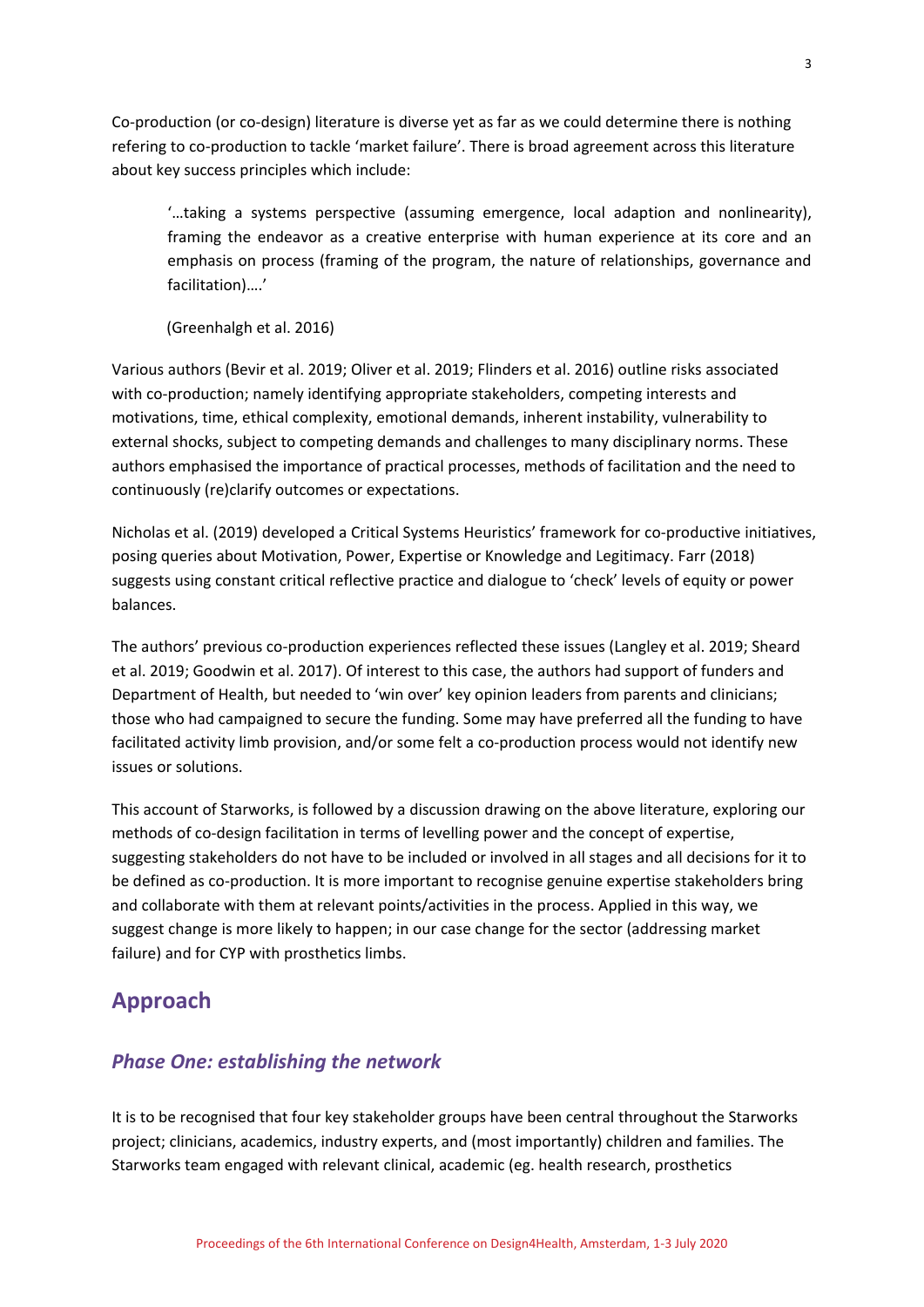technologists, materials engineers) and industry networks to attract the best talent, ideas and collaborations that have expertise in child prosthetics. For this, the Starworks team undertook primary research to gather knowledge on key personnel, groups, academic and industry opinion leaders. This included face to face meetings and interviews to gain opinions and understanding of issues around child prosthetics from the range of stakeholders' perspectives. Alongside this, we worked with charities and created open social media channels to engage with children and families. This early engagement was successful in gaining trust and understanding from the children and families.

Given the diversity of participants involved, several issues were identified as being problematic in encouraging collaboration. These included giving equal voice to all participants, potentially conflicting perspectives, eliciting issues occurring in everyday life, and engaging children in a fun and relevant way. These issues were anticipated in the methods used in Phase Two (engaging workstreams separately in context-specific ways) and in Phase Three (in the considered workshop structure).

#### *Phase Two: multi-stakeholder needs assessment*

Consideration of the multiple perspectives of children's prosthesis development and provision has been at the heart of Starworks from inception. The aim of this was to understand the current status of development and provision, identify opportunities for further research (summarised in the table 1below), to in turn inform Phase Three of the project.

| Workstream                      | <b>Lead Institution</b><br>for delivery                                                                                | <b>Methods</b>                                                                                                                                                                                                                          | How many people were<br>contacted?                                                                                                                  | <b>Response rate</b>                          |
|---------------------------------|------------------------------------------------------------------------------------------------------------------------|-----------------------------------------------------------------------------------------------------------------------------------------------------------------------------------------------------------------------------------------|-----------------------------------------------------------------------------------------------------------------------------------------------------|-----------------------------------------------|
| Children and<br><b>Families</b> | <b>NIHR Devices</b><br>for Dignity HTC<br>& Sheffield<br>Hallam<br><b>University</b>                                   | Surveys                                                                                                                                                                                                                                 | Approx. 1000 surveys were sent<br>to 500 families (2 per family) at 5<br>sites across the UK                                                        | 10 Children, 4 Young Adults<br>and 16 Parents |
|                                 |                                                                                                                        | Phone calls, individual contact with<br>stakeholders and hospital visits.                                                                                                                                                               | 2 Children, 6 Parents and 16 Clinical Professionals                                                                                                 |                                               |
|                                 |                                                                                                                        | Workshop activities engaged children and<br>parents in reflecting on their wider lives with<br>prosthetics, identifying challenges and<br>creatively generating ideas to address them.                                                  | <b>18 Families</b>                                                                                                                                  |                                               |
| Clinicians                      | The NIHR Health<br>Technology<br>Cooperative in<br>Brain Injury in<br>conjunction with<br>Dr. Stephen<br><b>Kirker</b> | Clinical Audit to establish demand for<br>prosthetics services and activity limbs                                                                                                                                                       | 34 limb centres                                                                                                                                     | 11 limb centres                               |
|                                 |                                                                                                                        | Surveys to establish unmet needs within the<br>prosthetic service, managers and medical<br>rehabilitation specialists and a smaller survey<br>circulated to the rehabilitation engineering<br>community and allied health professionals | Approx. 4600 healthcare<br>professionals                                                                                                            | 67 full and partial responses                 |
| Academia                        | <b>NIHR Trauma</b><br>Management<br>HTC.<br>Birmingham UK                                                              | Review of publicly-funded research projects in<br>the UK, using database searches of funding<br>bodies.                                                                                                                                 | Databases included Research<br>Council UK Gateway, The<br>Wellcome Trust, i4i and SBRI.                                                             | 94 projects deemed in scope                   |
|                                 | <b>TRUSTECH</b>                                                                                                        | Desk-based research and Social Media                                                                                                                                                                                                    |                                                                                                                                                     |                                               |
| Industry                        |                                                                                                                        | Online survey                                                                                                                                                                                                                           | Contacted 10 key companies,<br>publicised through Trustech<br>Twitter account (1,392 followers),<br>LinkedIn account (69 followers)<br>and website. | 38 full and partial responses                 |
|                                 |                                                                                                                        | Telephone interviews with key players                                                                                                                                                                                                   |                                                                                                                                                     | 13 interviews                                 |

Table 1. table of stakeholder groups, methods of needs assessment data collection and response rates

# *Phase three: sandpit events*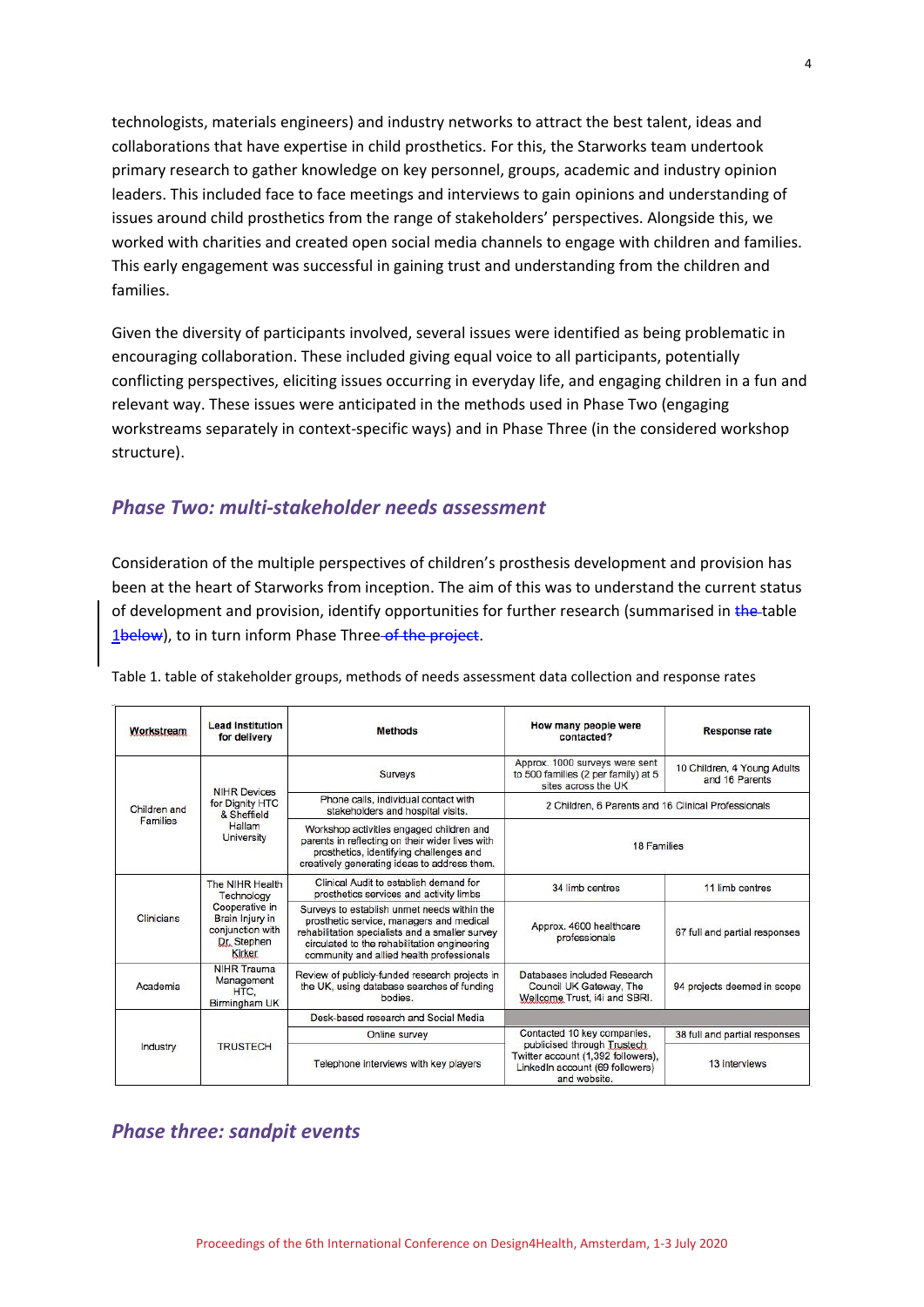The core co-production effort in this work focused on bringing representatives of these four stakeholder groups together through four sandpit events exploring challenge areas emerging from phase two. These challenge areas, nominated by the authors from information gathered through Phase two, were '*Socket Interface', 'Upper/Lower Limb Personalisation and Adaption' and 'Service Journeys'*. Although based on input from all stakeholders, these areas were chosen by the authors to identify key, recurring issues, whilst remaining broad enough for interpretation by Sandpit delegates.

To facilitate the participation of as many different delegates as possible, the Sandpits were hosted across the country. They were attended by 90 delegates, including:

- 6 young people who use a prosthesis aged from 2 to 15 years old
- 9 family members of young people who use a prosthesis
- 18 delegates from healthcare
- 30 delegates from academia
- 13 delegates from industry

The 72 professional delegates (comprising of 61 individuals) represented 33 institutions. The structure, rationale, content and outputs of the workshops are illustrated in figure 1.

| <b>Activity</b>              | Tool | <b>Description</b>                                                                                                                                                                                                                                                           | Tool in use   | <b>Outputs over four</b><br>workshops                                                                                     |
|------------------------------|------|------------------------------------------------------------------------------------------------------------------------------------------------------------------------------------------------------------------------------------------------------------------------------|---------------|---------------------------------------------------------------------------------------------------------------------------|
| Problem<br><b>Definition</b> |      | Discuss the workshop theme<br>from the perspectives of<br>children, families, clinicians,<br>academics & industry experts.                                                                                                                                                   |               | Approx. 15 new<br>chalenge areas<br>elicited                                                                              |
| <b>Inspiration</b>           |      | Showcase a range of<br>inspirational materials,<br>projects and research related<br>to child prostheses, as well as<br>analagous materials to inspire<br>creative thinking.                                                                                                  |               | Participants viewed 4<br>exhibitions, plus talks<br>and/or demonstrations<br>from 7 professional<br>groups and 2 families |
| Ideation                     |      | To collaboratively generate as<br>many ideas as possible in multi-<br>displinary teams, supported by a<br>design facilitator. Wild ideas were:<br>encouraged from every attendee.<br>then the whole group voted for<br>their top 5 ideas over lunch.                         | o White Not L | 234 ideas<br>mapped onto 59<br>problem areas                                                                              |
| <b>Develop</b><br>& Pitch    |      | Once participants self-select<br>which of the winning ideas they<br>want to work on, the teams<br>develop the idea further (also<br>highlighting what they don't know<br>at this point). The concept is<br>condensed into an 'elevator pitch'<br>and presented to the group. |               | 18 pitched ideas, 23<br>applications to proof<br>of concept funding                                                       |

As shown above, the Sandpits elicited a range of new challenge domains, the majority relating to children living their lives rather than clinical concerns.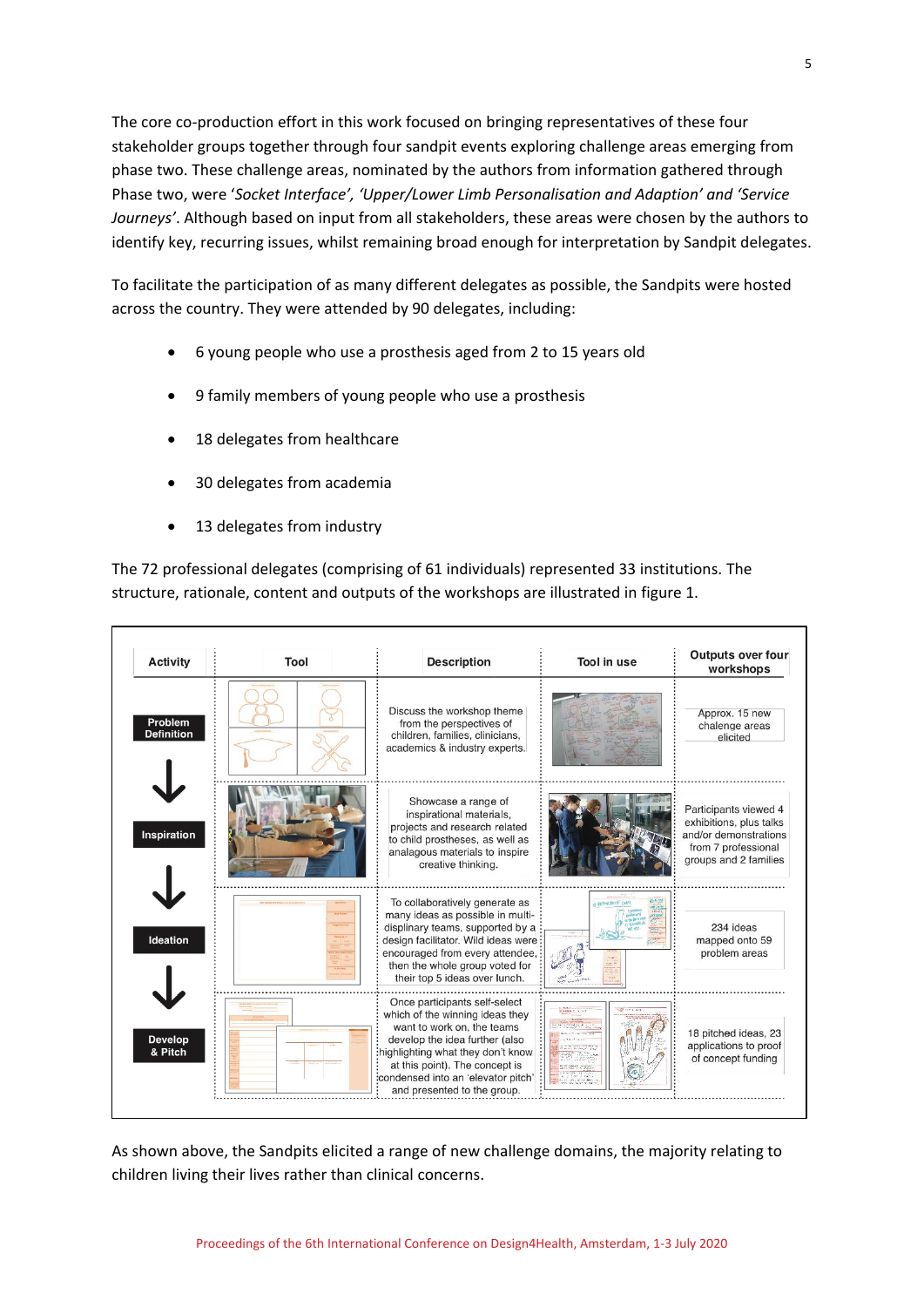# *Phase four: proof-of-concept funding*

A national call for applications for 'Proof of Concept' funding to address key challenges within Child Prosthetics technology and provision was launched in September 2017. Applicants were required to adopt a co-design, multi-stakeholder collaboration, which was evidenced within the 23, high-quality applications. These were subject to external peer review. Those defined as fundable were developed further between the Starworks and project teams to refine methods or partnership agreements. Ten projects were funded and monitoring and support appointed for each. IP rights were assigned to the project partners in each case.

#### *Phase five: maintaining and growing the network*

This phase focused on increasing the individual and organisational engagement with Starworks from all stakeholder groups. An 'expert network' has been established, including 3 charities representing children and families, 12 clinical organisations, 7 industrial organisations and 15 academic organisations. A 'Starworks Ambassador' network has been joined by over 25 children with limb difference and siblings to date.

Additional funding (£427,000. NIHR.) was secured to further explore other areas of research identified by the group, such as developing outcome measures meaningful to children and families as well as clinicians, academics and industry.

# **Limitations**

No detailed, formal, summative evaluation of Starworks has been undertaken to date. Rather, we have used less formal, formative approaches to ongoing evaluation – using feedback from each event or from PoC projects to continually adapt our approaches to the needs of the network. We will offer some of these in the discussion section.

#### **Discussion**

There is smuch to discuss about the Starworks project. In this paper we focus on the challenges in establishing the network, the importance of knowing the stakeholders (and letting them know you), methods of facilitation and the central notion of expertise – all of which address the overarching issue of power between stakeholders.

The early resource invested in finding out 'who' the key opinion leaders were across the four stakeholder areas were significant. Publicly available channels of publications, websites and social media were explored and cross referenced. Private channels using email, telephone calls, meetings, word-of-mouth etc were used to further identify individuals. This work took on several phases;

- 1) identifying key opinion leaders
- 2) pitching a case and inviting or requesting them to contribute to the initiative
- 3) determining roles in terms of a Project Reference Group (PRG) or active project participation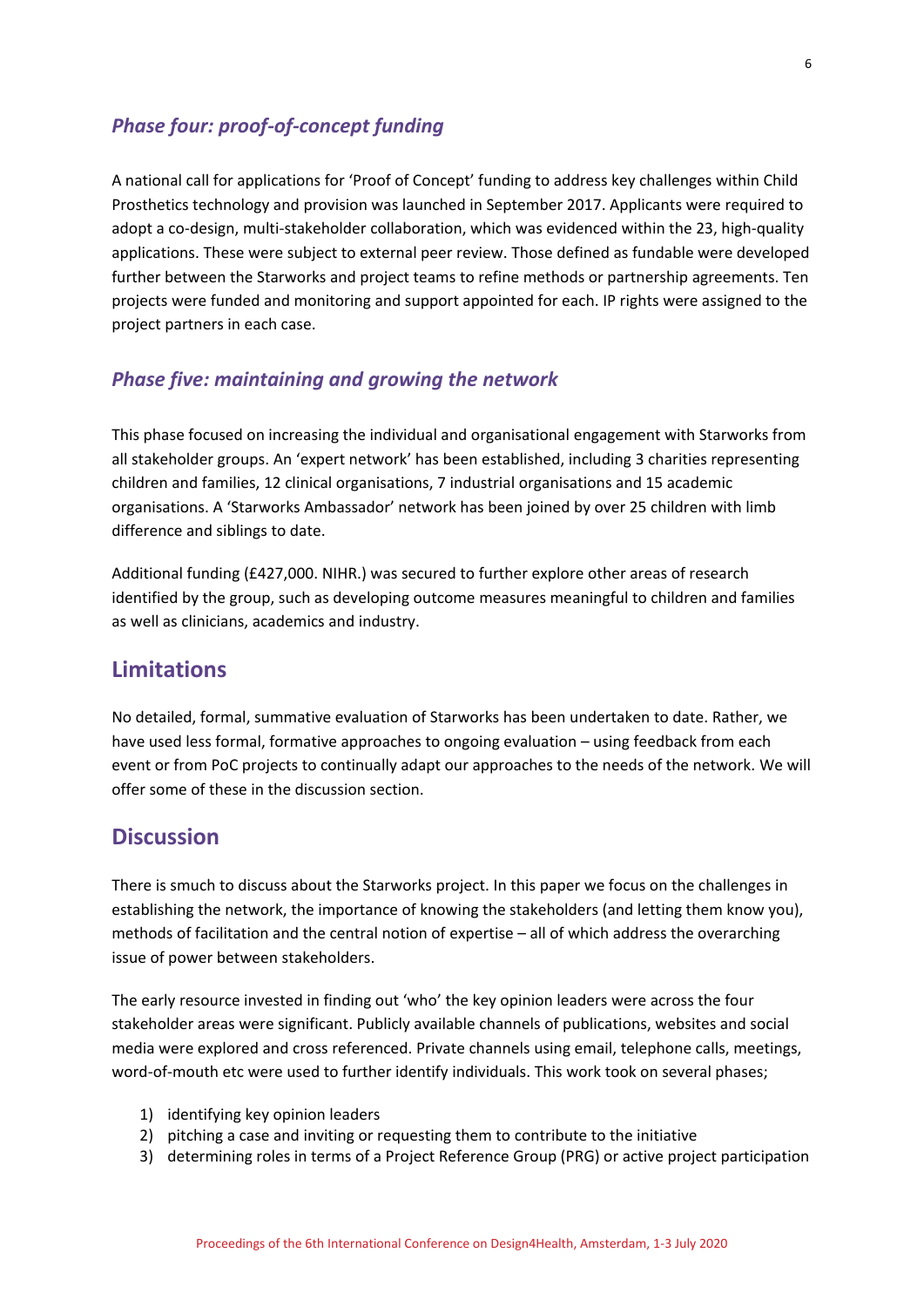4) writing the proposal with them and using this proposal as a tool to determine and clarify motivations, expectations and outcomes for each person/organisation involved

This work took several months before funding was secured but was foundational. Point 3 is a hugely political judgement. Some are only able to, or only want to, contribute in specific roles and these wishes must be respected. Others can greatly influence the progression (positively or negatively) in specific roles. Trying to create a balance of critical reflection in the PRG and practical action in the project team is key and some delicate framing of role is sometimes required. The NIHR mandated some funding was spent with the other seven Healthcare Technology Co-operatives, meaning their expertise was sought in areas that added value to the project.

This 'groundwork' came to fruition in the sandpit events. The pitch and tone of the subject matter was suitably 'lay' to enable all stakeholders to understand and engage. The content resonated with all stakeholders due to the background needs assessment. Visual methods were used to represent needs in these areas and highlight how they may differ according to stakeholders' distinctive perspectives, with time to develop these understandings at the events themselves (see the 'problem definition' and 'inspiration' sections of fig. 1). This had a powerful impact on all stakeholders present as an introductory frame for the sandpits, immediately creating an open mindset. It helped to build trust with families, who could see they were being 'listened to' – their voices and needs could not be ignored as their input became a physical presence in the room.

A crucial aspect of our approach was focusing on, and presenting the 'expertise' of each stakeholder. Groups of stakeholders had distinct, explicit and tacit knowledge – our design-based methods helped participants to reflect, share and learn from each other towards mutual understanding and shared problem-solving (see 'Ideation' and 'Develop' fig. 1). The vast number of new unmet needs and ideas identified through these collaborative sandpits is testament to the value of these methods.

The approaches we applied in the sandpits influenced the proof-of-concept projects, where we witnessed and guided academic partners to work collaboratively with other stakeholders. This suggests a longer-term, 'ripple' effect of creating large-scale co-production events such as the sandpits.

The greater legacy of the methods we adopted is in the decision to 'spin out' the network from NIHR funding into a collaborative Social Enterprise founded on representation of the four stakeholder groups. The equity between the stakeholder groups is being embedded as a core value in the draft Social Enterprise structure and governance. The work is ongoing and we look forward to continuing the collaboration through this structure.

# **Conclusions**

Our experiences with Starworks have shown the importance of investing in getting to know people and building relations with organisations and individuals before setting up a co-production initiative. We cannot always choose our project partners, and some are easier to work with than others. Finding the right roles for people and organisations in crucial. The PRG acted as a point of critical reflection, voicing concerns, objections and suggestions. Our approach to these wasn't simply to acquiesce, and whilst we will never adopt a 'we know it all' attitude, we do have some faith in our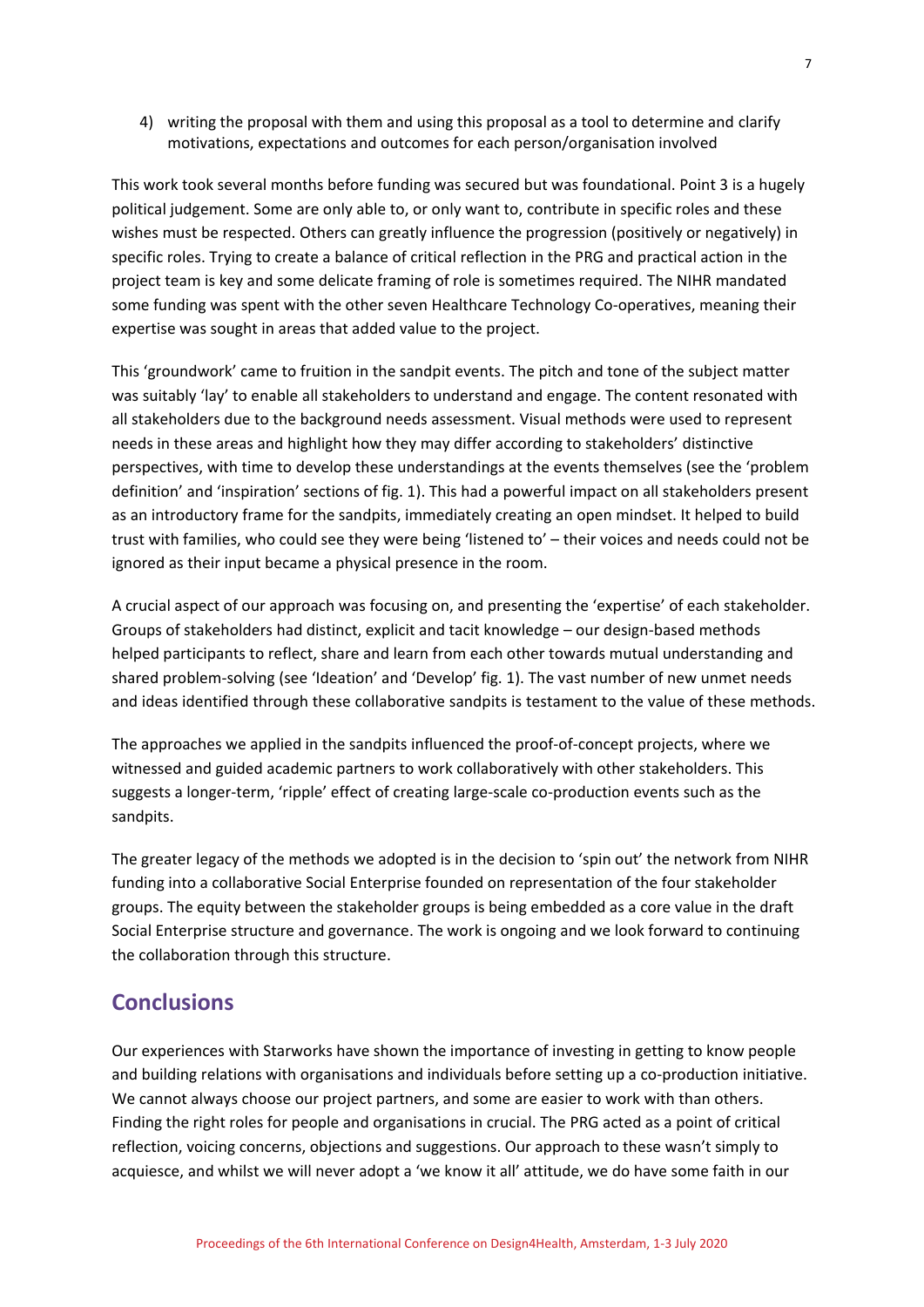expertise in co-production. Experience has taught us to listen to all comments, to adapt our approach to some of the issues raised (often relating to content), and to ask for trust in our approach with others (often relating to process). This is a difficult line to take in terms of keeping ourselves 'honest' and constantly learning, improving and evolving our approach. However, using this frame of expertise helps us to justify these responses.

This frame of valuing 'expertise' is one we carry through our approach to every stakeholder, not just ourselves. People should be involved because of the expertise, knowledge and evidence they bring. Our approaches seek to draw out of stakeholders and participants what others don't know, and enable them to share these in ways that others can comprehend. The shared understanding is crucial but limited; some of that expert knowledge from one stakeholder can be assimilated by others, yet our approach also seeks to embed an appreciation that there is more expert knowledge (i.e. tacit knowledge) that is embodied by the stakeholder, affirming the need for on-going collaboration.

The methodological approach used in delivering this Starworks project, pending formal evaluation, proved successful. This does not depend on involving all relevant stakeholders in all decisions (for example, the choice of themes for the Sandpits was informed by all stakeholders, but ultimately decided by the authors). Aiming for constant consensus, we believe, is a fragile, reductive gesture at involvement that masks a lack of appreciation and understanding about *why* it is important to involve non-researchers in these co-produced research endeavours. Co-production in health contexts is complex, and meaningful involvement can be supported by design-led facilitation that supports multiple, often conflicting perspectives in a productive, respectful way. Such facilitation requires the acknowledgement of design facilitators' expertise in the *process*, equally to the acknowledgement of stakeholders' expertise in the *content*. To date this research has delivered, The national Starworks network, National database of children with prosthetic limbs and ten proof-ofconcept innovation projects.

# **References**

Bevir, M., C. Needham, and J. Waring. 2019. "Inside co-production: Ruling, resistance, and practice" *Social Policy Admin*. 1–6.<https://doi.org/10.1111/spol.12483>

Farr, M. 2018. "Power dynamics and collaborative mechanisms in co-production and co-design processes." *Critical Social Policy* 38 (4): 623–644[. https://doi.org/10.1177/0261018317747444](https://doi.org/10.1177/0261018317747444)

Flinders, M., M. Wood, and M. Cunningham. 2016. "The politics of co-production: risks, limits and pollution." *Evidence & Policy: A Journal of Research, Debate and Practice* 12 (2): 261-279.

Goodwin, V., Langley, J. & Dulake, N. 2017. "Vertebral fragility fractures: co-designing solutions to promote independence and quality of life based on the needs of service users". Presented at Fragility Fracture Network Conference. 23<sup>rd</sup>-26<sup>th</sup> Aug 2017. Malmo, Sweden.

Greenhalgh T, C. Jackson, S. Shaw, and T. Janamina. 2016. "Achieving Research Impact Through Cocreation in Community-Based Health Services: Literature Review and Case Study." *Millbank Quarterly* 94: 392–429.